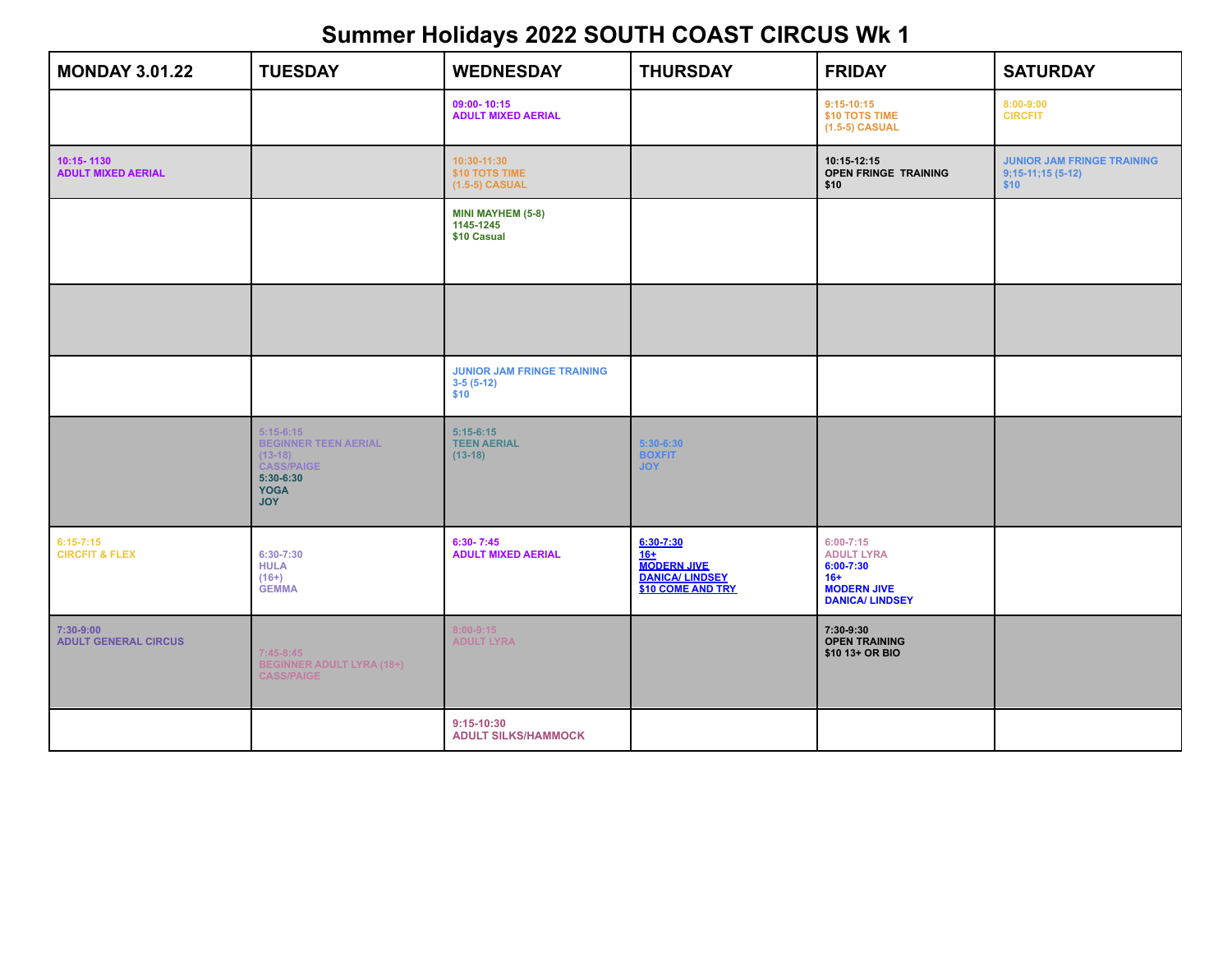| <b>MONDAY 10.01.22</b>                     | <b>TUESDAY</b>                                                                                                           | <b>WEDNESDAY</b>                                         | <b>THURSDAY</b>                            | <b>FRIDAY</b>                                                                                                | <b>SATURDAY</b>                                                 |
|--------------------------------------------|--------------------------------------------------------------------------------------------------------------------------|----------------------------------------------------------|--------------------------------------------|--------------------------------------------------------------------------------------------------------------|-----------------------------------------------------------------|
|                                            |                                                                                                                          | 09:00-10:15<br><b>ADULT MIXED AERIAL</b>                 |                                            | $9:15-10:15$<br>\$10 TOTS TIME<br>(1.5-5) CASUAL                                                             | 8:00-9:00<br><b>CIRCFIT</b>                                     |
| 10:15-1130<br><b>ADULT MIXED AERIAL</b>    | 10:30 - 1130<br><b>BEGINNER TUMBLE</b><br>$(7-11)$<br><b>SASS</b><br>\$10                                                | 10:30-11:30<br>\$10 TOTS TIME<br>$(1.5-5)$ CASUAL        |                                            | 10:15-12:15<br><b>OPEN FRINGE TRAINING</b><br>\$10                                                           | <b>JUNIOR JAM FRINGE TRAINING</b><br>$9;15-11;15(5-12)$<br>\$10 |
|                                            | 11:30-12:30<br><b>INTERMEDIATE TUMBLE</b><br>$(12+)$<br><b>SASS</b><br>\$10                                              | <b>MINI MAYHEM (5-8)</b><br>1145-1245<br>\$10 Casual     |                                            |                                                                                                              | 1130-1pm<br><b>DIY HULA MAKING</b><br>\$35                      |
|                                            | 12:30-1:30<br><b>FLEX AND STRETCH</b><br>$(12+)$<br><b>SASS</b><br>\$10                                                  |                                                          |                                            |                                                                                                              |                                                                 |
|                                            |                                                                                                                          | <b>JUNIOR JAM FRINGE TRAINING</b><br>$3-5(5-12)$<br>\$10 |                                            |                                                                                                              |                                                                 |
|                                            | $5:15-6:15$<br><b>BEGINNER TEEN AERIAL</b><br>$(13-18)$<br><b>CASS/PAIGE</b><br>$5:30-6:30$<br><b>YOGA</b><br><b>JOY</b> | $5:15-6:15$<br><b>TEEN AERIAL</b><br>$(13-18)$           | $5:30-6:30$<br><b>BOXFIT</b><br><b>JOY</b> |                                                                                                              |                                                                 |
| $6:15 - 7:15$<br><b>CIRCFIT &amp; FLEX</b> | $6:30-7:30$<br><b>HULA</b><br>$(16+)$<br><b>GEMMA</b>                                                                    | $6:30 - 7:45$<br><b>ADULT MIXED AERIAL</b>               |                                            | $6:00 - 7:15$<br><b>ADULT LYRA</b><br>$6:00 - 7:30$<br>$16+$<br><b>MODERN JIVE</b><br><b>DANICA/ LINDSEY</b> |                                                                 |
| $7:30-9:00$<br><b>ADULT GENERAL CIRCUS</b> | $7:45-8:45$<br><b>BEGINNER ADULT LYRA (18+)</b><br><b>CASS/PAIGE</b>                                                     | $8:00 - 9:15$<br><b>ADULT LYRA</b>                       |                                            | 7:30-9:30<br><b>OPEN TRAINING</b><br>\$10 13+ OR BIO                                                         |                                                                 |
|                                            |                                                                                                                          | $9:15-10:30$<br><b>ADULT SILKS/HAMMOCK</b>               |                                            |                                                                                                              |                                                                 |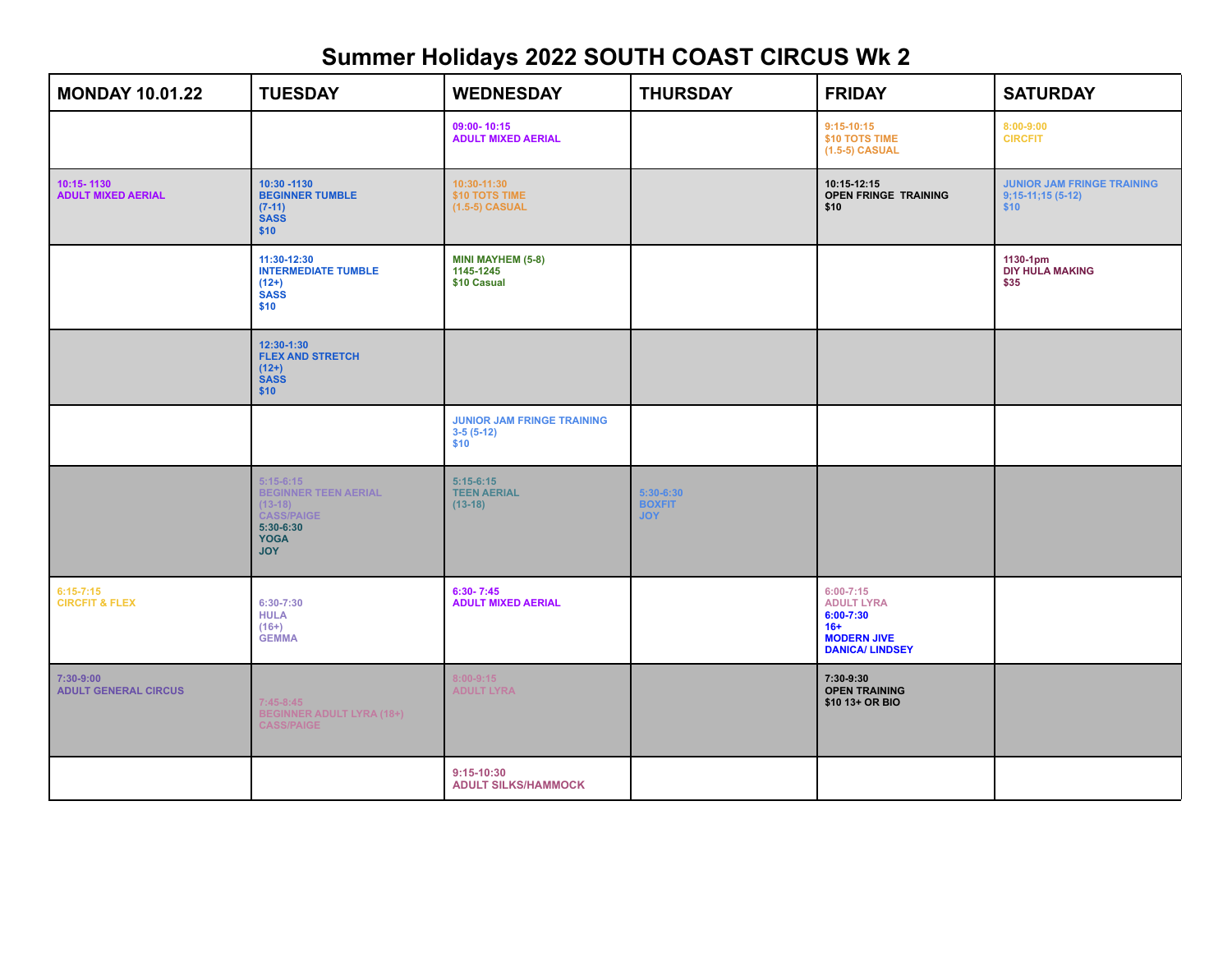| <b>MONDAY 17.01.22</b>                   | <b>TUESDAY</b>                                                                                                           | <b>WEDNESDAY</b>                                          | <b>THURSDAY</b>                                          | <b>FRIDAY</b>                                                                                                | <b>SATURDAY</b>                                                 |
|------------------------------------------|--------------------------------------------------------------------------------------------------------------------------|-----------------------------------------------------------|----------------------------------------------------------|--------------------------------------------------------------------------------------------------------------|-----------------------------------------------------------------|
|                                          |                                                                                                                          | 09:00-10:15<br><b>ADULT MIXED AERIAL</b>                  |                                                          | $9:15-10:15$<br>\$10 TOTS TIME<br>(1.5-5) CASUAL                                                             | $8:00 - 9:00$<br><b>CIRCFIT</b>                                 |
| 10:15-1130<br><b>ADULT MIXED AERIAL</b>  |                                                                                                                          | 10:30-11:30<br>\$10 TOTS TIME<br>$(1.5-5)$ CASUAL         |                                                          | 10:15-12:15<br><b>OPEN FRINGE TRAINING</b><br>\$10                                                           | <b>JUNIOR JAM FRINGE TRAINING</b><br>$9;15-11;15(5-12)$<br>\$10 |
|                                          |                                                                                                                          | <b>MINI MAYHEM (5-8)</b><br>1145-1245<br>\$10 Casual      |                                                          |                                                                                                              |                                                                 |
|                                          |                                                                                                                          |                                                           |                                                          |                                                                                                              |                                                                 |
|                                          |                                                                                                                          | <b>JUNIOR JAM/ FRINGE TRAINING</b><br>$3-5(5-12)$<br>\$10 |                                                          |                                                                                                              |                                                                 |
|                                          | $5:15-6:15$<br><b>BEGINNER TEEN AERIAL</b><br>$(13-18)$<br><b>CASS/PAIGE</b><br>$5:30-6:30$<br><b>YOGA</b><br><b>JOY</b> | $5:15-6:15$<br><b>TEEN AERIAL</b><br>$(13-18)$            | $5:30-6:30$<br><b>BOXFIT</b><br><b>JOY</b>               |                                                                                                              |                                                                 |
| $6:15-7:15$<br><b>CIRCFIT &amp; FLEX</b> | $6:30-7:30$<br><b>HULA</b><br>$(16+)$<br><b>GEMMA</b>                                                                    | $6:30 - 7:45$<br><b>ADULT MIXED AERIAL</b>                | 630-730<br>"FIND YOUR FLOW STATE"<br>\$35<br><b>KALI</b> | $6:00 - 7:15$<br><b>ADULT LYRA</b><br>$6:00 - 7:30$<br>$16+$<br><b>MODERN JIVE</b><br><b>DANICA/ LINDSEY</b> |                                                                 |
| 7:30-9:00<br><b>ADULT GENERAL CIRCUS</b> | $7:45-8:45$<br>BEGINNER ADULT LYRA (18+)<br><b>CASS/PAIGE</b>                                                            | $8:00 - 9:15$<br><b>ADULT LYRA</b>                        |                                                          | 7:30-9:30<br><b>OPEN TRAINING</b><br>\$10 13+ OR BIO                                                         |                                                                 |
|                                          |                                                                                                                          | $9:15-10:30$<br><b>ADULT SILKS/HAMMOCK</b>                |                                                          |                                                                                                              |                                                                 |